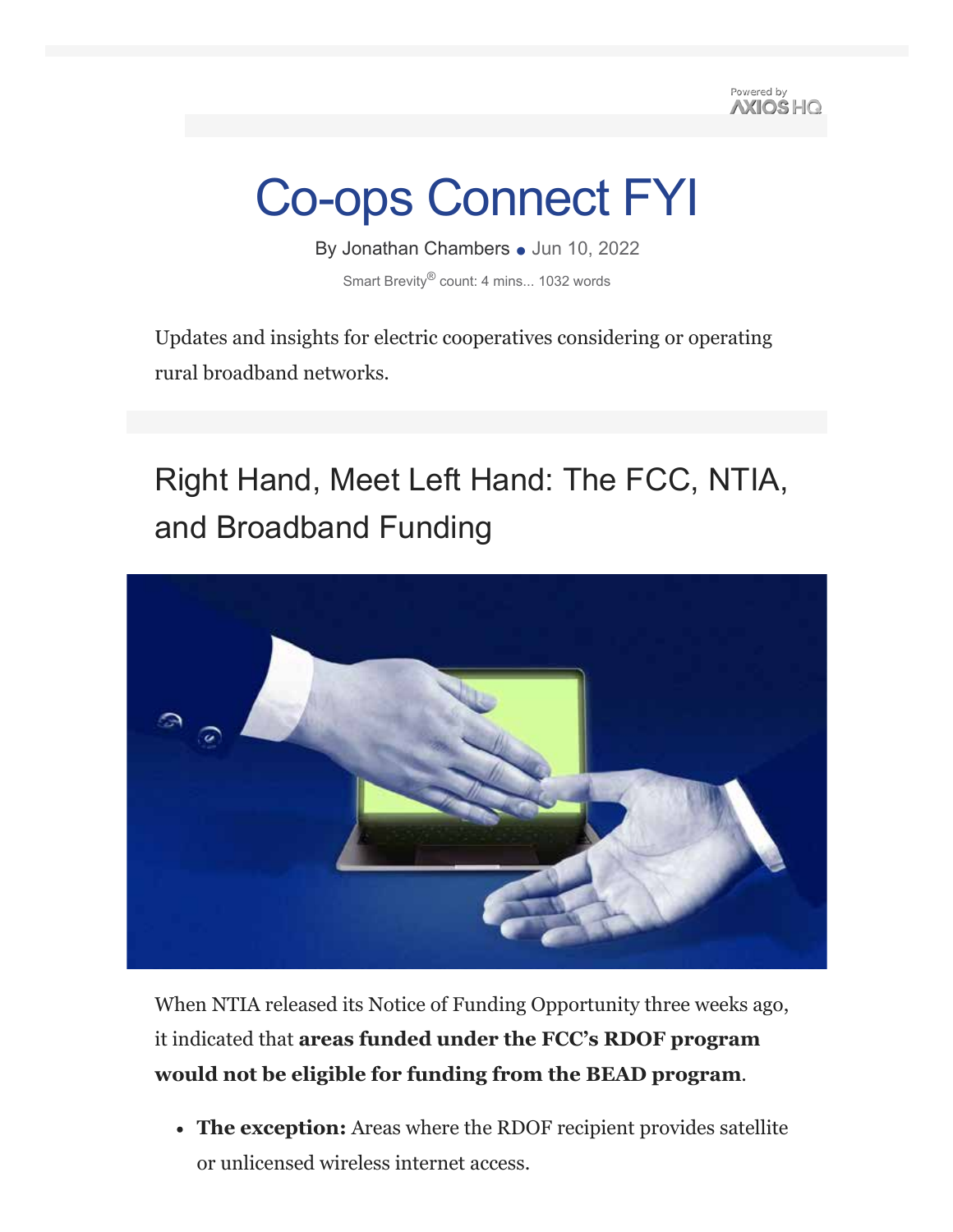The reasoning is sound enough:

- **All winning RDOF bidders** have committed either to 100/20 Mbps or 1 Gbps/500 Mbps services.
- **To avoid the duplication of funding**, NTIA decided that RDOF and BEAD funding should not overlap.
- **NTIA does not consider satellite or unlicensed wireless to be reliable broadband service.**

### **Let's ignore for a moment:**

- A few months earlier, the Treasury Department issued guidance that ARPA funding could be used in RDOF areas if the purpose was to accelerate broadband deployment.
- Some states use ARPA funding in RDOF-funded areas and some do not.

**Why it matters:** A significant portion of RDOF winning bidders were satellite and unlicensed fixed wireless companies.

Internet access is an inherently interstate and international service. We are on the road toward 50 state broadband programs as well as conflicting programs administered by several federal agencies.

**So, what is to become** of areas with RDOF-funded satellite and unlicensed fixed wireless?

- Starlink is the most prominent of the winning bidders, but bidding by unlicensed fixed wireless also significantly distorted the auction.
- The FCC has yet to authorize RDOF funding for satellite or unlicensed fixed wireless.
- Its decisions in the coming months will determine whether FCC and NTIA funding will be complementary or in conflict.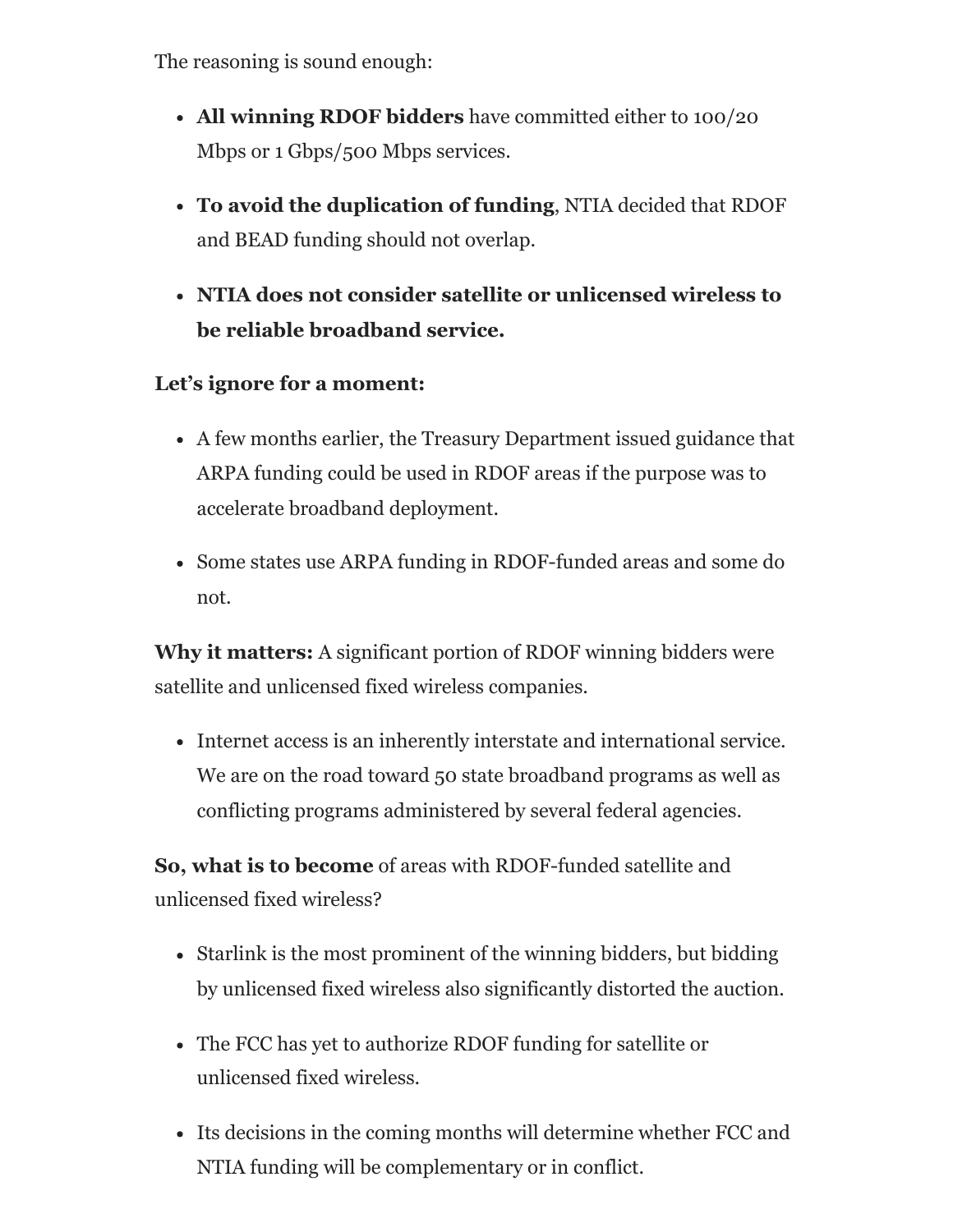#### **The bottom line:**

**NTIA's decision** to discount satellite and unlicensed fixed wireless as unreliable makes sense, *but only if the FCC follows suit.*

Otherwise, the RDOF recipients using reliable broadband technologies are placed at a competitive disadvantage.

### Meet the Players



**The FCC is an independent agency** created by Congress.

- It is charged by Congress to ensure that all Americans, regardless of where they live or their level of income, **have access to affordable telecommunications and information services.**
- To accomplish this, it administers various Universal Service programs, including programs for high-cost rural areas, low-income households, persons with hearing disabilities, schools, libraries, and rural health care facilities.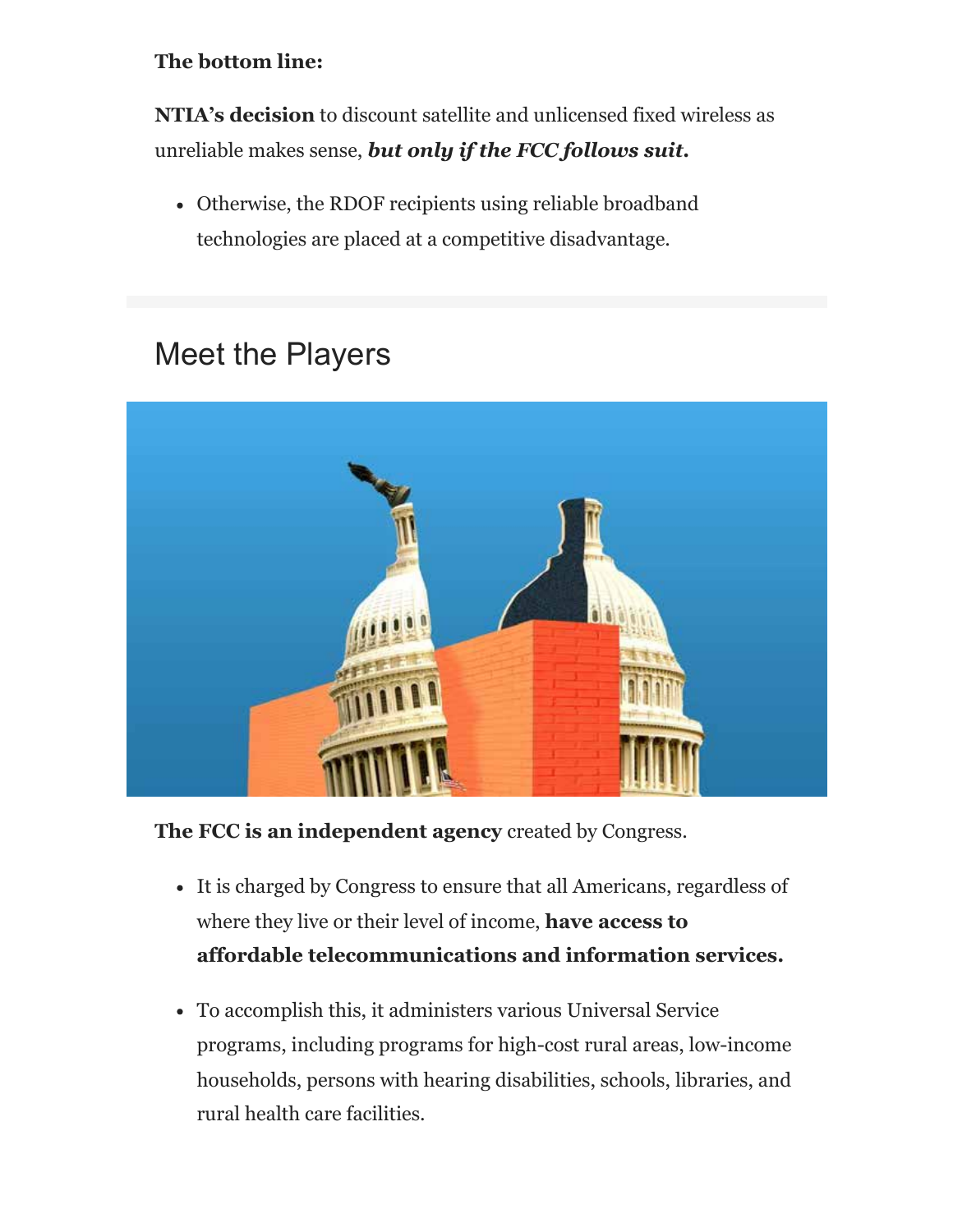— These programs, funded through assessments on telecommunications companies, amount to **over \$12 billion in** *annual* **spending**.

- The FCC is also responsible for allocating and assigning spectrum for commercial use.
- **Right now, the FCC is deadlocked** on important issues because it currently comprises only four commissioners instead of five — two Democrats and two Republicans. This deadlock could impact issuance of the DATA broadband map.

**NTIA is an administrative agency** within the Department of Commerce.

- It advises the president on telecommunications policy.
- NTIA also coordinates the use of spectrum by the federal government, such as the military and space agencies.

### A Tale of Two Agencies

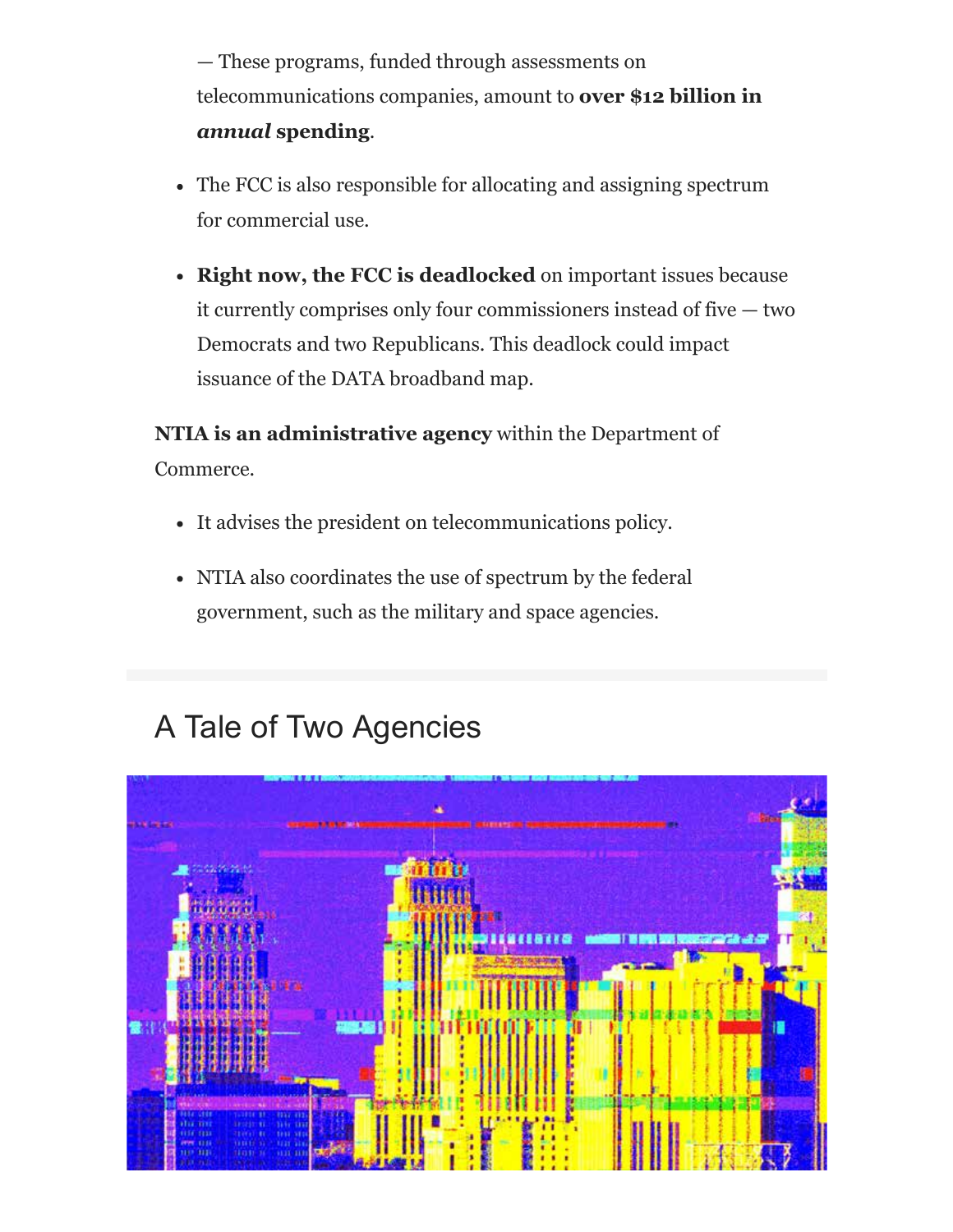The FCC and NTIA, by agreement and necessity, **coordinate their activities.**

- Their coordination was first memorialized in a 1940 Memorandum of Understanding regarding spectrum.
- **Congress has directed** the agencies to work together on broadband, including activities related to mapping and funding.

**Yes, but:** The FCC and NTIA are **bureaucratic rivals.**

- While the Chair of the FCC and the Administrator of NTIA are always from the same political party, **their authority is overlapping**, which creates tension.
- The FCC, as an independent agency with the unique ability to collect and spend tens of billions of dollars, is generally viewed as **the more powerful institution**.

#### **Why it matters:**

As part of the Infrastructure Act, Congress directed a certain amount of **co-dependency between the agencies**:

- 1. **Congress determined** that NTIA should determine the allocation of \$42.45 billion funding to the states and set up the program framework.
- 2. **But NTIA must determine** this allocation based on maps of unserved locations to be produced by the FCC.

— **Ten percent of the allocation** is to be directed to high-cost areas, according to NTIA's determination of what constitutes high cost, which in turn is defined as areas most difficult to serve and therefore unserved.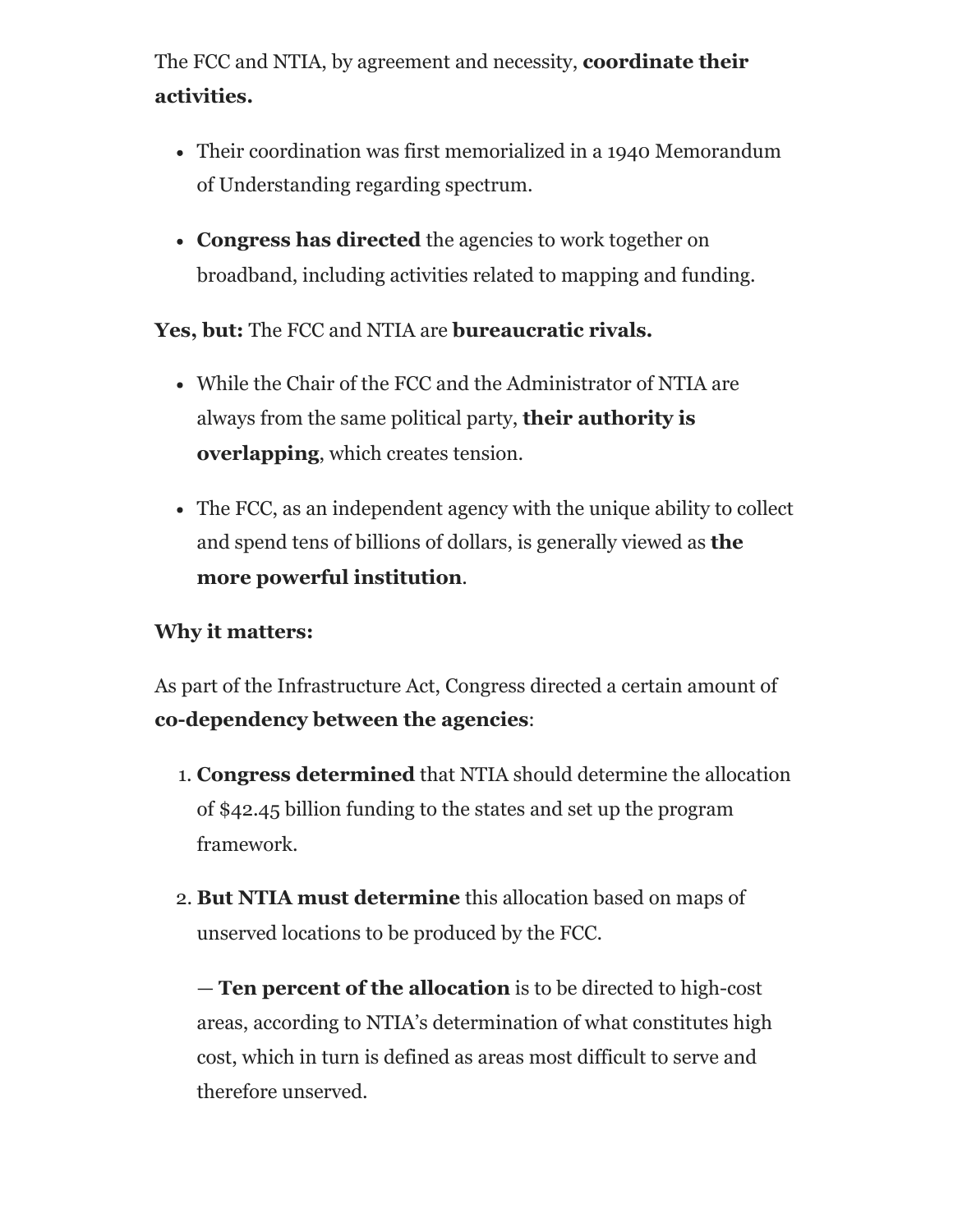3. **Congress also appropriated** over \$14 billion for a new lowincome program administered by the FCC.

— **Included in the new program** is funding for high-cost areas, but the FCC must use NTIA's determination of high-cost areas rather than its own.

### Back to Starlink



**Neither the FCC nor NTIA** can really consider Starlink's service to be broadband service and faithfully carry out their responsibilities under the Infrastructure Act.

**Why it matters:** If Starlink's service is broadband, then arguably there are relatively few unserved areas of the country.

#### **Go deeper:**

**If the \$42.45 billion can be spent** *only* **on:**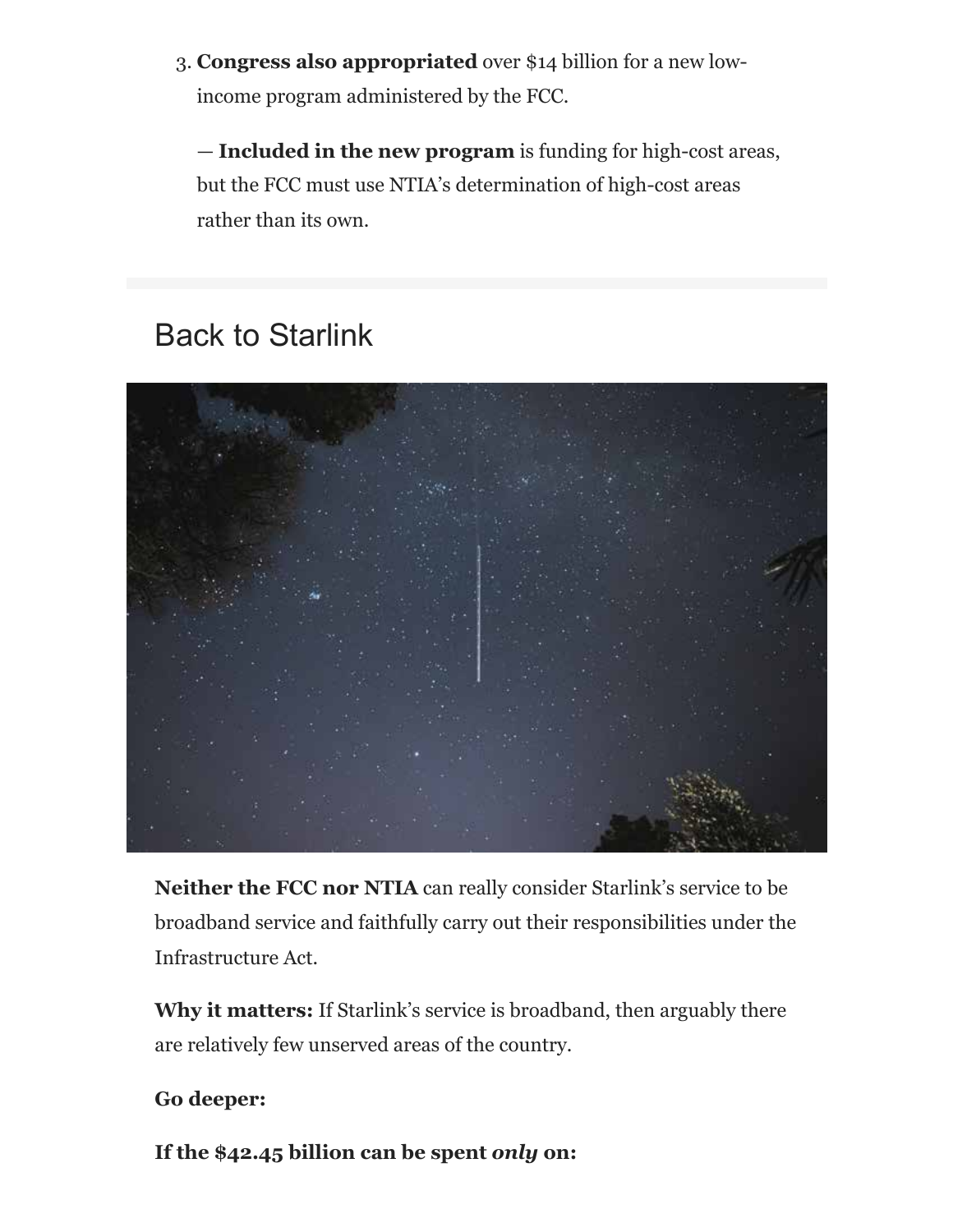- 1. Locations without ISP claims of broadband availability
- 2. Locations that lack funding from another federal program or a state program (CAF, RDOF, ReConnect, CARES, ARPA, etc.)

### **Then what's left?**

**Below is a map** of areas (colored red) in the Southeast that would be considered *unserved and unfunded:*



View Conexon's interactive map here

**If you also remove the locations able to receive a signal from a geosynchronous or low earth orbiting satellite,** *there isn't much left to fund.*

**There aren't** 10 or 15 million such locations in the country. There may not be a million such locations.

### The Definition of Broadband Insanity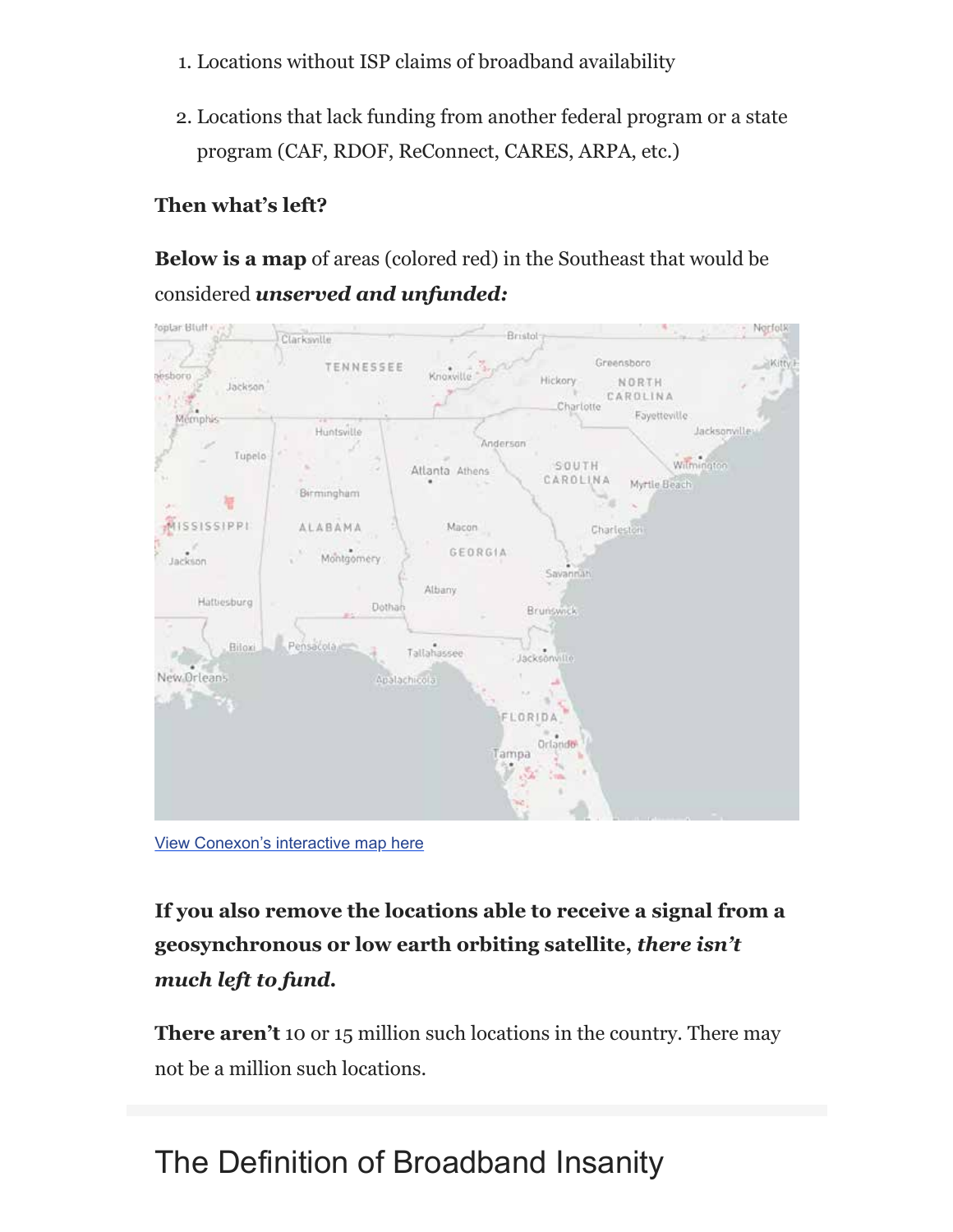

#### **The big picture:**

As a nation, over the past decade we have **spent nearly \$100 billion in public money** on broadband universal service programs, mostly in the same places over and over again.

**Why?** Because policymakers fund short-term definitions of broadband that are out of date before the money is spent. **It is happening again.**

#### **By the numbers:**

There was \$9 billion in RDOF winning bids for unserved rural areas. Congress appropriated \$42.45 billion for unserved rural areas.

If the FCC spends billions in RDOF over the next 10 years on Starlink and unlicensed fixed wireless, **the country once again is going to spend billions more in the exact same places through the BEAD program.**

**The bottom line:**